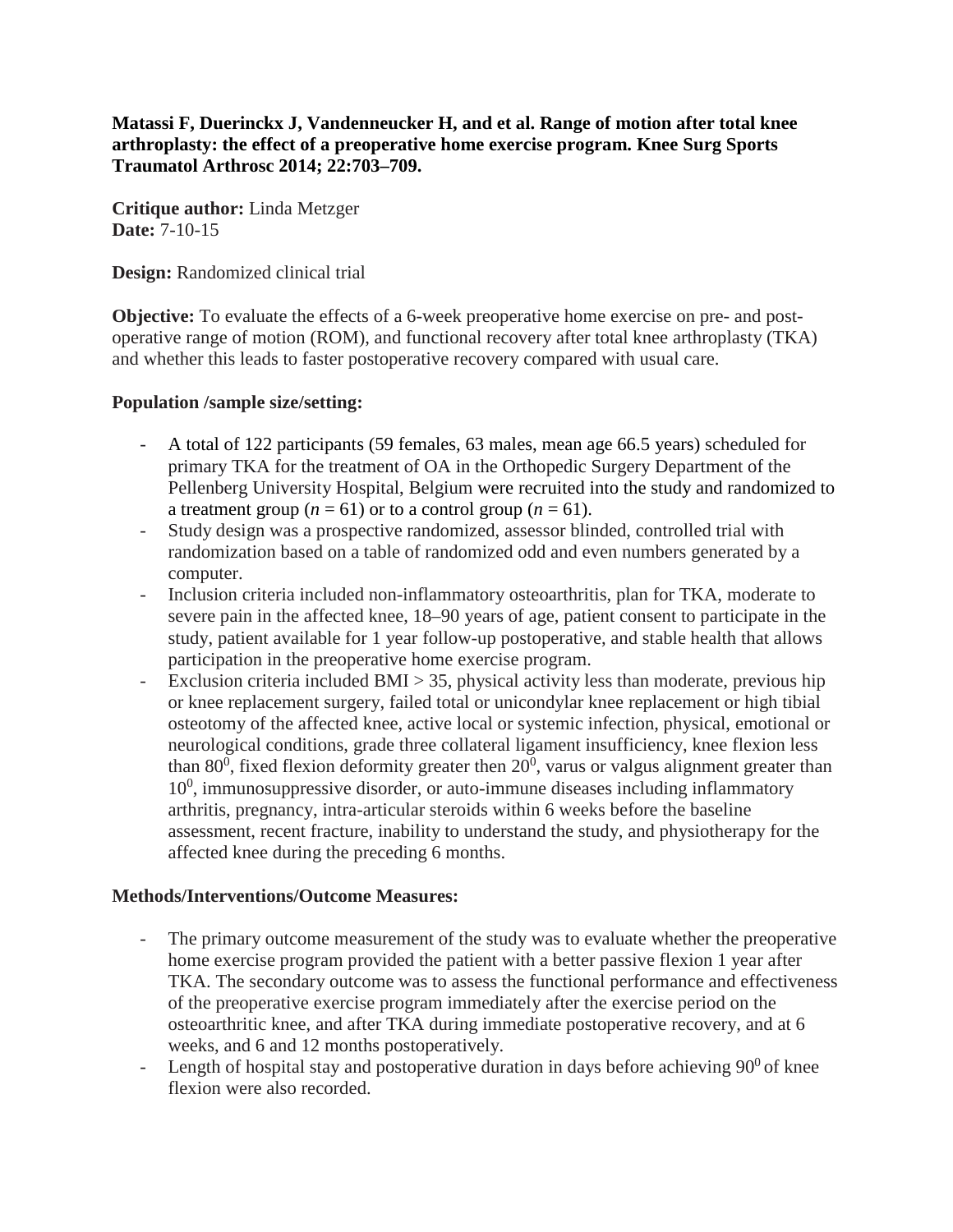- Subjects in both the treatment and control group underwent assessments of knee ROM (passive and active flexion, and extension), and the Knee Society Clinical Rating Score (Knee Score and Patient Function Score) right before the 6-week exercise intervention, just before surgery, and at 6 weeks, 6 months and one year postoperatively. Scores range from 0 to 100 in both knee and patient function scores, with higher scores indicating greater knee and patient function. Knee range of motion (ROM) was measured by using a goniometer. The researcher conducting the outcome assessments was blinded to the group allocation.
- Patients assigned to the treatment group participated in the 6-week preoperative home exercise program for 6 weeks prior to TKA surgery. An individual explanation was given on the exercises and the patient performed them once with the primary researcher during the baseline assessment. Each patient was given instructions on the exercise program for home use with written descriptions and photographic presentation of all the exercises.
- The home exercise program was designed to increase lower extremity muscle strength and flexibility of lower extremity soft tissues. The exercises included quadriceps and hamstring stretching and 4 muscle strengthening exercises for the quadriceps and hamstrings. The subjects were asked to perform the exercises at home 5 days per week for 6 weeks until one day before TKA. The subjects were given a log book with daily check marks to log the exercises performed.
- The patients who had been allocated to the control group continued with their regular activities until surgery.
- After TKA, all patients in both groups participated in the same postoperative rehabilitation protocol.
- Sample size was estimated to be 61 in each group giving 90% power and a p-value of  $0.05$  to detect a difference of  $10<sup>0</sup>$  in passive flexion between groups. A measurement difference of  $10<sup>0</sup>$  in passive flexion was considered clinically significant.

## **Results:**

- Both groups did not differ significantly in demographic characteristics as well as baseline measurements of all outcome measures.
- No patients were lost for follow-up.
- Patients in the treatment group completed the exercises with a mean of 79.4 % adherence.
- After 6 weeks of home exercises before TKA, there was significant improvement (p<0.0001) of passive and active flexion, extension, and knee score for the exercise treatment group. A non-significant difference was observed for the patient function score.
- There was a significant relation between the percentage of exercise adherence and the change in passive flexion (Spearman rho  $= 0.34$ ,  $p = 0.009$ ) and the change in Knee Score (Spearman rho =  $0.41$ , p =  $0.0015$ ).
- Starting at 6 weeks after TKA, passive knee flexion and active knee flexion improved in both groups, but statistically significant differences between groups were not observed postoperatively. There was no evidence for a significant effect of exercise on passive knee flexion or active knee flexion or extension at any of the time points postoperatively.
- There was no evidence of a significant effect of exercise on the knee score or the patient function score postoperatively as measured with the Knee Society Clinical Rating System.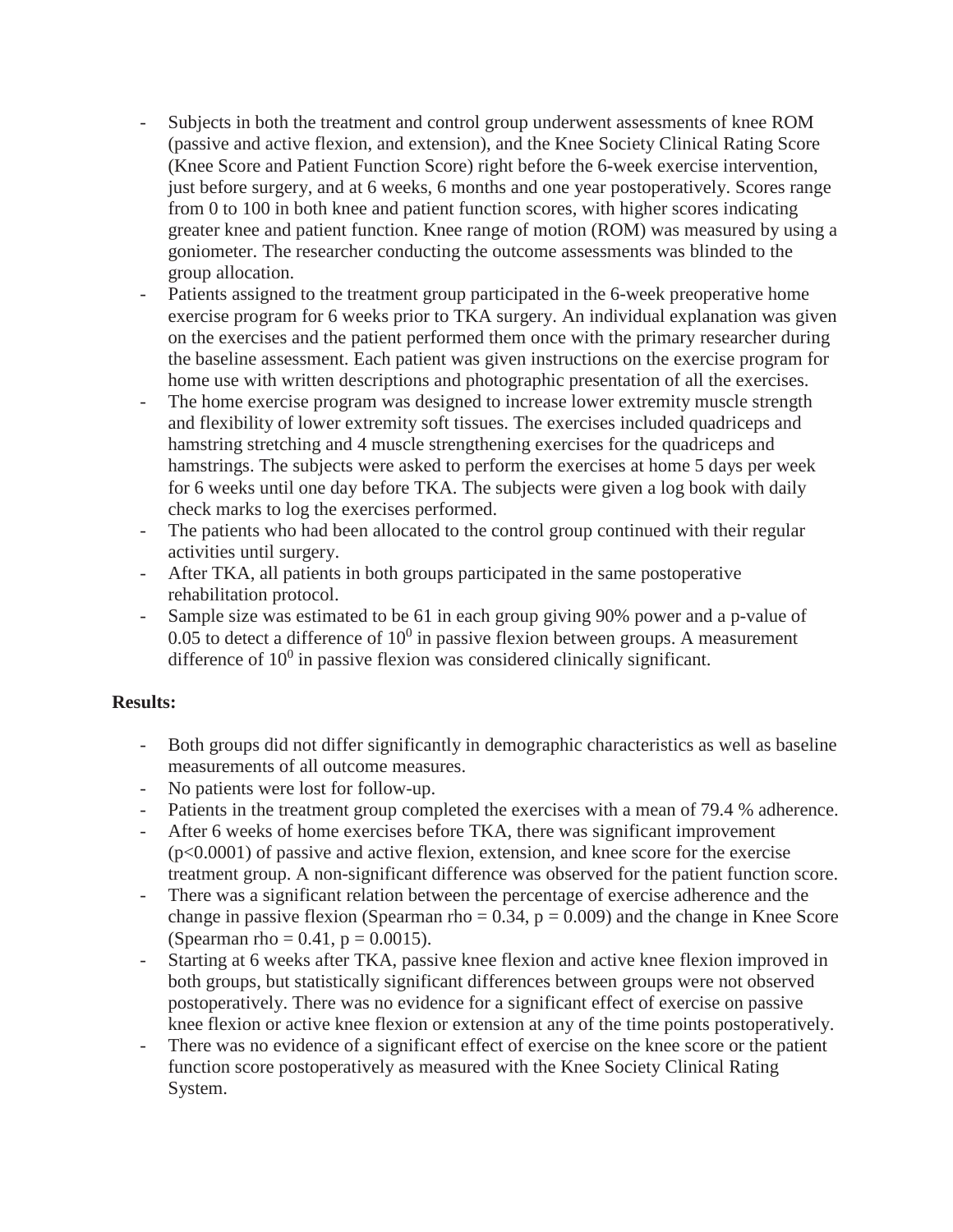- Hospital stays averaged 9.1 days ( $\pm$ 2.1) for the treatment group and 9.9 days ( $\pm$ 2.3) for the control group. The hospital stay was significantly shorter by almost one day ( $p =$ 0.011) for the exercise treatment group.
- Patients in the exercise treatment group reached  $90^{\circ}$  of knee flexion at a mean of 5.8 days  $(\pm 2.1)$  after TKA, and patients in the control group reached this at 6.9 days ( $\pm 1.9$ ). This difference between both groups was significant ( $p = 0.0016$ ); After TKA, patients in the exercise treatment group reached  $90^0$  of knee flexion one day sooner than patients in the control group.

## **Authors' conclusions:**

- The most important finding of the present study was that the preoperative home exercise program provided better short-term postoperative recovery in terms of reaching  $90^{\circ}$  of knee flexion sooner after TKA and resulting in a shorter hospital stay after TKA.
- The exercise program also improved knee range of motion before TKA in the presence of osteoarthritis.
- There is no prolonged postoperative effect on knee range of motion or patient function between 6 weeks and 1 year postoperatively.
- Strengths of this study include homogenous treatment and control groups, identical prosthesis and surgical technique in all subjects, and an exercise program that is fairly rigorous, since the patients trained five days per week during a 6-week period.
- One limitation of the present study is that the exercises were performed at home without the guidance of a physiotherapist. This option was chosen primarily because of the high financial costs. Supplementation with intermittent instruction by a physiotherapist may have led to better results.
- Preoperative home exercises provide better recovery after TKA and may be useful in the clinical practice to reduce the time to reach  $90^{\circ}$  of knee flexion.
- The present study confirms previous reports that an exercise program can have a beneficial effect on mobility and function of patients with degenerative knee problems before TKA and short-term postoperatively.

# **Comments:**

- Tungtrongjit (2012) found results similar to this study. That study found that preoperative quadriceps exercise before TKA resulted in only short-term benefits in the exercise group showing significantly improved quadriceps strength, pain and function scores that were better than the usual care group at 3 months post-TKA. In that study, knee range of motion, flexion, and extension were also not significantly different between the groups at any time points. At the primary endpoint 6 months after TKA, no statistically significant differences were found between groups for any of the outcome measures. The present study also found at the primary endpoint of one year after TKA, no statistically significant differences between groups for any of the outcome measures.
- If preoperative exercise can support patients to reach  $90^0$  of knee flexion earlier and shorten their hospital stay, this can be beneficial in terms of hospitalization costs, since this is often an important prerequisite before discharge from the hospital is allowed.